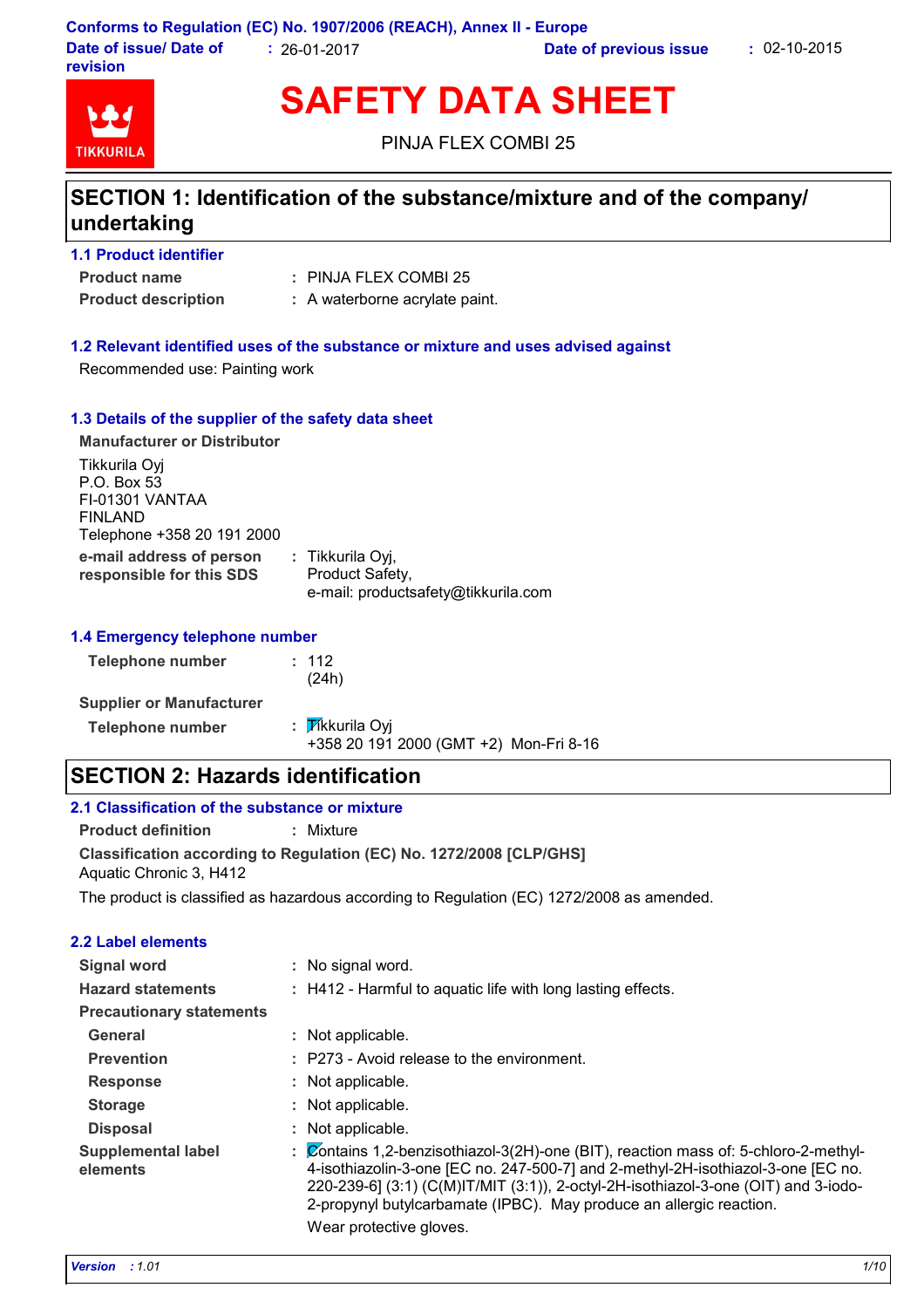#### **Treated articles**

This product contains a biocidal product for the preservation of the product during storage. Contains C(M)IT/MIT (3:1).

#### **2.3 Other hazards**

**Other hazards which do : not result in classification** : None known.

# **SECTION 3: Composition/information on ingredients**

| <b>3.2 Mixtures</b><br>: Mixture                                                                                                                                            |                                                                                    |               |                                                                                                                                                                                                                                                           |              |  |
|-----------------------------------------------------------------------------------------------------------------------------------------------------------------------------|------------------------------------------------------------------------------------|---------------|-----------------------------------------------------------------------------------------------------------------------------------------------------------------------------------------------------------------------------------------------------------|--------------|--|
|                                                                                                                                                                             |                                                                                    |               | <b>Classification</b>                                                                                                                                                                                                                                     |              |  |
| <b>Product/ingredient</b><br>name                                                                                                                                           | <b>Identifiers</b>                                                                 | $\frac{9}{6}$ | <b>Regulation (EC) No.</b><br>1272/2008 [CLP]                                                                                                                                                                                                             | <b>Notes</b> |  |
| $\sqrt{2}$ -butoxyethoxy)ethanol                                                                                                                                            | REACH #: 01-2119475104-44<br>EC: 203-961-6<br>CAS: 112-34-5<br>Index: 603-096-00-8 | $\leq$ 3      | Eye Irrit. 2, H319                                                                                                                                                                                                                                        |              |  |
| 3-iodo-2-propynyl butylcarbamate<br>(IPBC)                                                                                                                                  | EC: 259-627-5<br>CAS: 55406-53-6                                                   | $≤0,3$        | Acute Tox. 4, H302<br>Acute Tox. 3. H331<br>Eye Dam. 1, H318<br><b>Skin Sens. 1, H317</b><br>STOT RE 1, H372 (larynx)<br>Aquatic Acute 1, H400 (M=10)<br>Aquatic Chronic 1, H410 (M=1)                                                                    |              |  |
| 2-octyl-2H-isothiazol-3-one (OIT)                                                                                                                                           | EC: 247-761-7<br>CAS: 26530-20-1<br>Index: 613-112-00-5                            | < 0.05        | Acute Tox. 4, H302<br>Acute Tox. 3, H311<br>Acute Tox. 3, H331<br>Skin Corr. 1B. H314<br>Skin Sens. 1, H317<br>Aquatic Acute 1, H400 (M=10)<br>Aquatic Chronic 1, H410 (M=10)                                                                             |              |  |
| 1,2-benzisothiazol-3(2H)-one (BIT)                                                                                                                                          | EC: 220-120-9<br>CAS: 2634-33-5                                                    | < 0.05        | Acute Tox. 4, H302<br>Skin Irrit. 2, H315<br>Eye Dam. 1, H318<br>Skin Sens. 1, H317<br>Aquatic Acute 1, H400 (M=1)<br>Aquatic Chronic 2, H411                                                                                                             |              |  |
| reaction mass of: 5-chloro-2-methyl-<br>4-isothiazolin-3-one [EC no.<br>247-500-7] and 2-methyl-2H-<br>isothiazol-3-one [EC no. 220-239-6]<br>$(3:1)$ (C(M)IT/MIT $(3:1)$ ) | CAS: 55965-84-9                                                                    | < 0.0015      | Acute Tox. 3, H301<br>Acute Tox. 3, H311<br>Acute Tox. 3, H331<br>Skin Corr. 1B, H314<br>Skin Sens. 1, H317<br>Aquatic Acute 1, H400 (M=1)<br>Aquatic Chronic 1, H410 (M=1)<br>See Section 16 for the full<br>text of the H statements<br>declared above. |              |  |

There are no additional ingredients present which, within the current knowledge of the supplier, are classified and contribute to the classification of the substance and hence require reporting in this section.

There are no additional ingredients present which, within the current knowledge of the supplier and in the concentrations applicable, are classified as hazardous to health or the environment, are PBTs or vPvBs or have been assigned a workplace exposure limit and hence require reporting in this section.

Occupational exposure limits, if available, are listed in Section 8.

Notes, if applicable, refer to Notes given in Annex VI of 1272/2008/EC.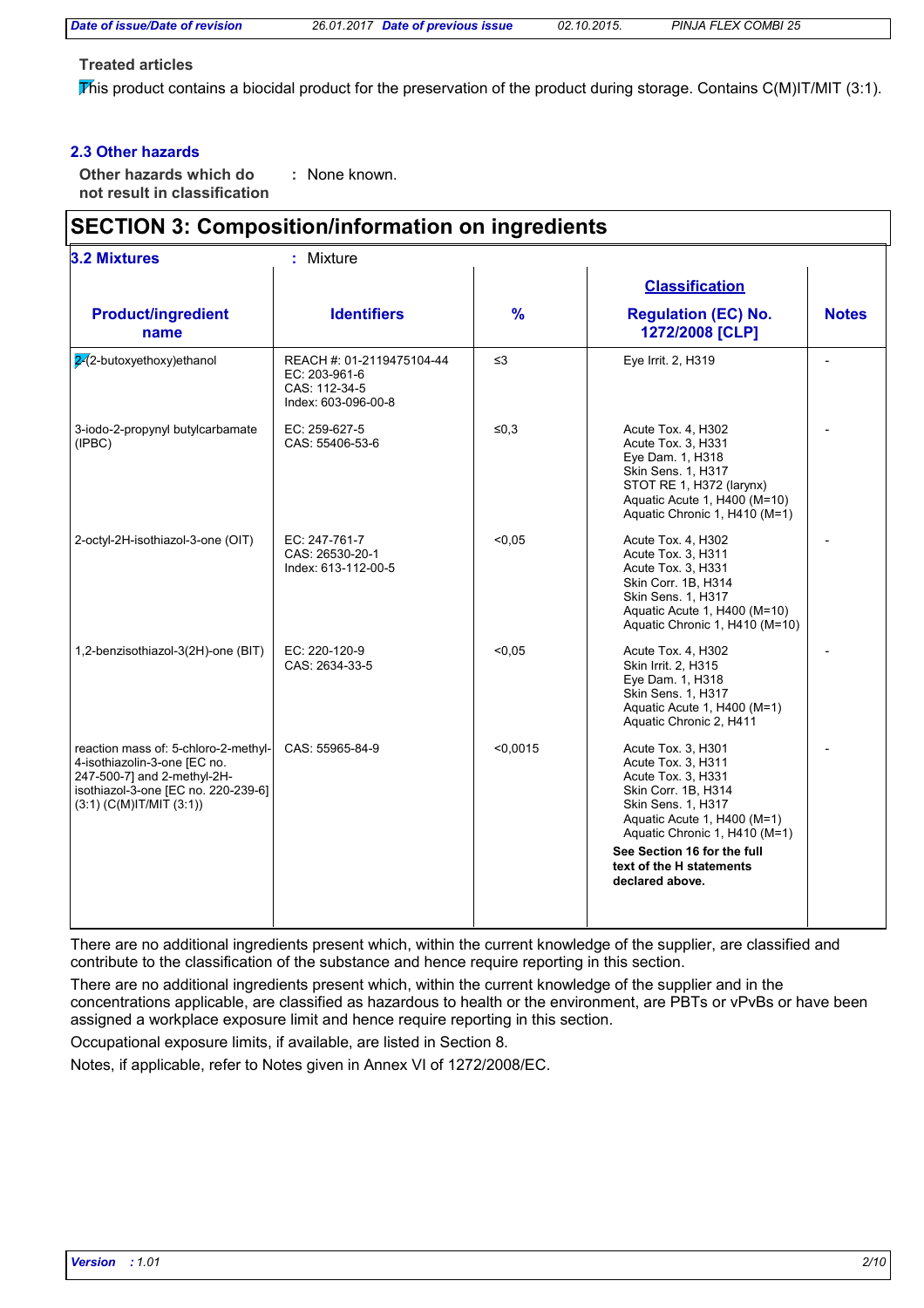#### **SECTION 4: First aid measures**

| <b>4.1 Description of first aid measures</b> |                                                                                                                                                                                                      |
|----------------------------------------------|------------------------------------------------------------------------------------------------------------------------------------------------------------------------------------------------------|
| General                                      | : In all cases of doubt, or when symptoms persist, seek medical attention. Show this<br>safety data sheet or label to the doctor if possible.                                                        |
| Eye contact                                  | : Check for and remove any contact lenses. Immediately flush eyes with plenty of<br>lukewarm water, keeping eyelids open. Continue to rinse for at least 10 minutes.                                 |
| <b>Inhalation</b>                            | $:$ Remove to fresh air.                                                                                                                                                                             |
| <b>Skin contact</b>                          | : Wash skin thoroughly with soap and water or use recognized skin cleanser. Do<br>NOT use solvents or thinners.                                                                                      |
| Ingestion                                    | : If accidentally swallowed rinse the mouth with plenty of water (only if the person is<br>conscious). If significant amounts have been swallowed or if symptoms persist,<br>seek medical attention. |

#### **4.2 Most important symptoms and effects, both acute and delayed**

See Section 11 for more detailed information on health effects and symptoms.

**Zontains:** 1,2-benzisothiazol-3(2H)-one (BIT) mixture of: 5-chloro-2-methyl-4-isothiazolin-3-one [EC no. 247-500-7] and 2-methyl-2H -isothiazol-3-one [EC no. 220-239-6] (3:1) 2-octyl-2H-isothiazol-3-one (OIT) 3-iodo-2-propynyl butylcarbamate (IPBC) May produce an allergic reaction.

#### **4.3 Indication of any immediate medical attention and special treatment needed**

None.

## **SECTION 5: Firefighting measures**

#### **5.1 Extinguishing media**

| <b>Suitable extinguishing</b><br>media                 | : Use an extinguishing agent suitable for the surrounding fire. Recommended:<br>Alcohol resistant foam, CO <sub>2</sub> , powders or water spray/mist.                                                                                           |
|--------------------------------------------------------|--------------------------------------------------------------------------------------------------------------------------------------------------------------------------------------------------------------------------------------------------|
| Unsuitable extinguishing<br>media                      | : Do not use a direct water jet that could spread the fire.                                                                                                                                                                                      |
|                                                        | 5.2 Special hazards arising from the substance or mixture                                                                                                                                                                                        |
| Hazards from the<br>substance or mixture               | : This product is not classified as flammable. Fire will produce dense black smoke.<br>Exposure to decomposition products may cause a health hazard.                                                                                             |
| <b>Hazardous combustion</b><br>products                | : M/hen exposed to high temperatures, hazardous decomposition products may be<br>produced, such as carbon monoxide and dioxide, smoke, oxides of nitrogen etc.                                                                                   |
| <b>5.3 Advice for firefighters</b>                     |                                                                                                                                                                                                                                                  |
| <b>Special protective actions</b><br>for fire-fighters | : Use water spray to keep fire-exposed containers cool. This material is hazardous to<br>aquatic organisms. Fire water contaminated with this material must be contained<br>and prevented from being discharged to any waterway, sewer or drain. |
| <b>Special protective</b>                              | : Appropriate breathing apparatus may be required.                                                                                                                                                                                               |

**equipment for fire-fighters**

## **SECTION 6: Accidental release measures**

soil.

| <b>6.1 Personal precautions,</b><br>protective equipment and<br>emergency procedures | : Refer to protective measures listed in sections 7 and 8.                         |
|--------------------------------------------------------------------------------------|------------------------------------------------------------------------------------|
| <b>6.2 Environmental</b>                                                             | : Hazardous to aguatic environment. Do not allow to enter drains, water courses or |

**precautions**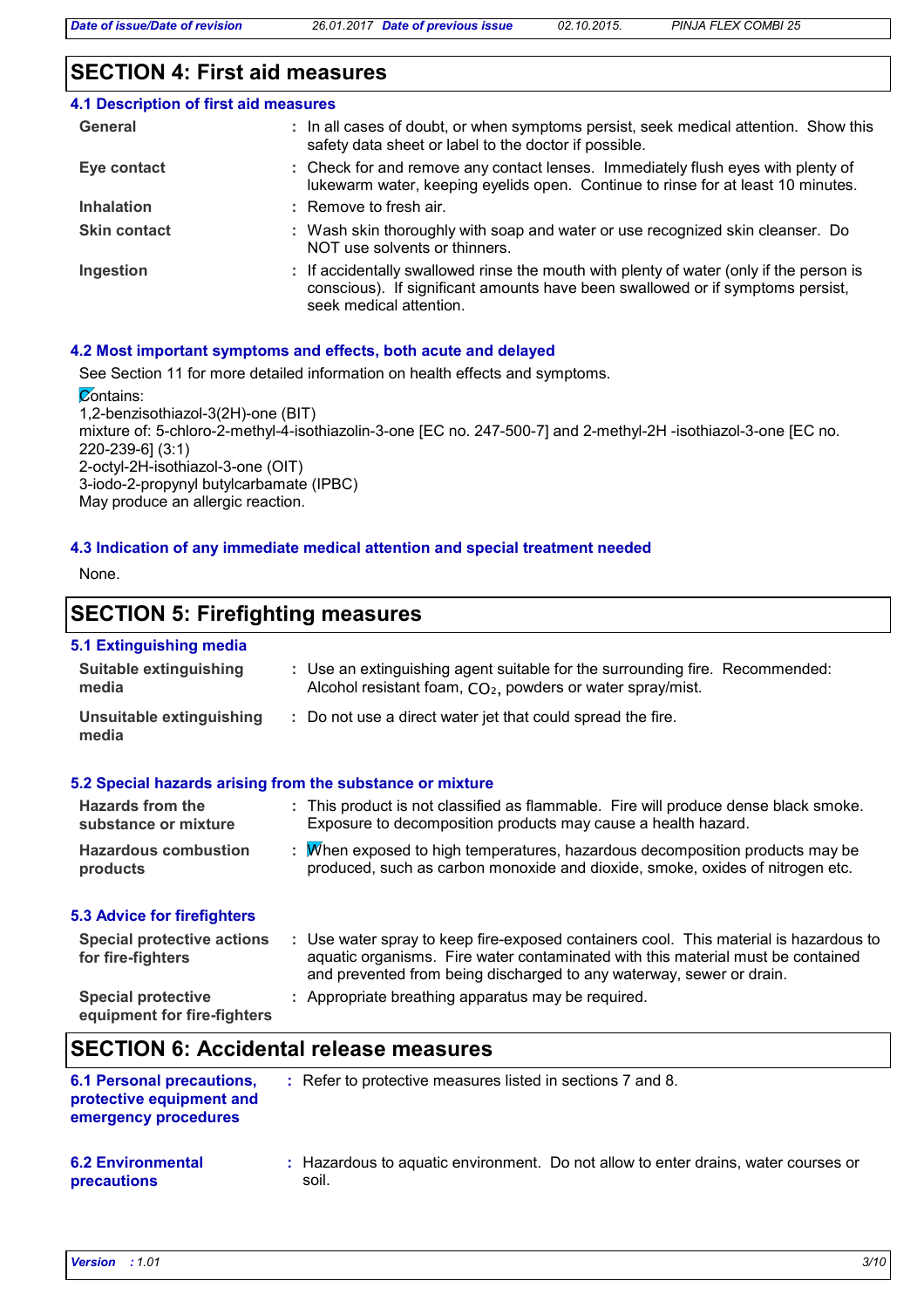| Date of issue/Date of revision                                  | 26.01.2017 Date of previous issue<br>02.10.2015.<br><b>PINJA FLEX COMBI 25</b>                                                                                                                                                                                           |
|-----------------------------------------------------------------|--------------------------------------------------------------------------------------------------------------------------------------------------------------------------------------------------------------------------------------------------------------------------|
| 6.3 Methods and materials<br>for containment and<br>cleaning up | : Contain and collect spillage with non-combustible, absorbent material e.g. sand,<br>earth, vermiculite or diatomaceous earth and place in container for disposal<br>according to local regulations. Preferably clean with water or detergent. Avoid using<br>solvents. |
| 6.4 Reference to other<br><b>sections</b>                       | : See Section 1 for emergency contact information.<br>See Section 13 for additional waste treatment information.                                                                                                                                                         |
| <b>SECTION 7: Handling and storage</b>                          |                                                                                                                                                                                                                                                                          |
| <b>7.1 Precautions for safe</b><br>handling                     | : Skin contact with the product and exposure to spray mist and vapor should be<br>avoided. Avoid inhalation of dust from sanding. See Section 8 for information on<br>appropriate personal protective equipment. Eating, drinking and smoking should be                  |

| <b>7.2 Conditions for safe</b><br>storage, including any<br><b>incompatibilities</b> | : Store away from direct sunlight in a dry, cool and well-ventilated area, away from<br>incompatible materials (see Section 10). Keep container tightly closed. Containers<br>that have been opened must be carefully resealed and kept upright to prevent<br>leakage. Do not store in unlabeled containers. Recommended storage temperature<br>is $+5^{\circ}$ C $+25^{\circ}$ C. Do not allow to freeze. Store in accordance with local regulations. |
|--------------------------------------------------------------------------------------|--------------------------------------------------------------------------------------------------------------------------------------------------------------------------------------------------------------------------------------------------------------------------------------------------------------------------------------------------------------------------------------------------------------------------------------------------------|
|--------------------------------------------------------------------------------------|--------------------------------------------------------------------------------------------------------------------------------------------------------------------------------------------------------------------------------------------------------------------------------------------------------------------------------------------------------------------------------------------------------------------------------------------------------|

prohibited in areas where this material is handled and stored. Wash hands before breaks and immediately after handling the product. Avoid release to the environment.

### **SECTION 8: Exposure controls/personal protection**

| 8.1 Control parameters<br><b>Occupational exposure limits</b> |                                                                                                                                                                                                                                      |
|---------------------------------------------------------------|--------------------------------------------------------------------------------------------------------------------------------------------------------------------------------------------------------------------------------------|
| <b>Product/ingredient name</b>                                | <b>Exposure limit values</b>                                                                                                                                                                                                         |
| $ 2(2-butoxyethoxy)$ ethanol                                  | EU OEL (Europe, 12/2009). Notes: list of indicative<br>occupational exposure limit values<br>TWA: $67,5$ mg/m <sup>3</sup> 8 hours.<br>TWA: 10 ppm 8 hours.<br>STEL: 101,2 mg/m <sup>3</sup> 15 minutes.<br>STEL: 15 ppm 15 minutes. |

**Recommended monitoring procedures** : If this product contains ingredients with exposure limits, personal, workplace atmosphere or biological monitoring may be required to determine the effectiveness of the ventilation or other control measures and/or the necessity to use respiratory protective equipment.

#### **DNELs/DMELs**

No DNELs/DMELs available.

#### **PNECs**

No PNECs available.

#### **8.2 Exposure controls**

**Appropriate engineering controls**

Provide adequate ventilation. Comply with the health and safety at work laws.

**Individual protection measures**

Safety eyewear should be used when there is a likelihood of exposure. Use safety eyewear (EN166), especially during spray-application. **Eye/face protection :**

**<sup>7.3</sup> Specific end use(s) :**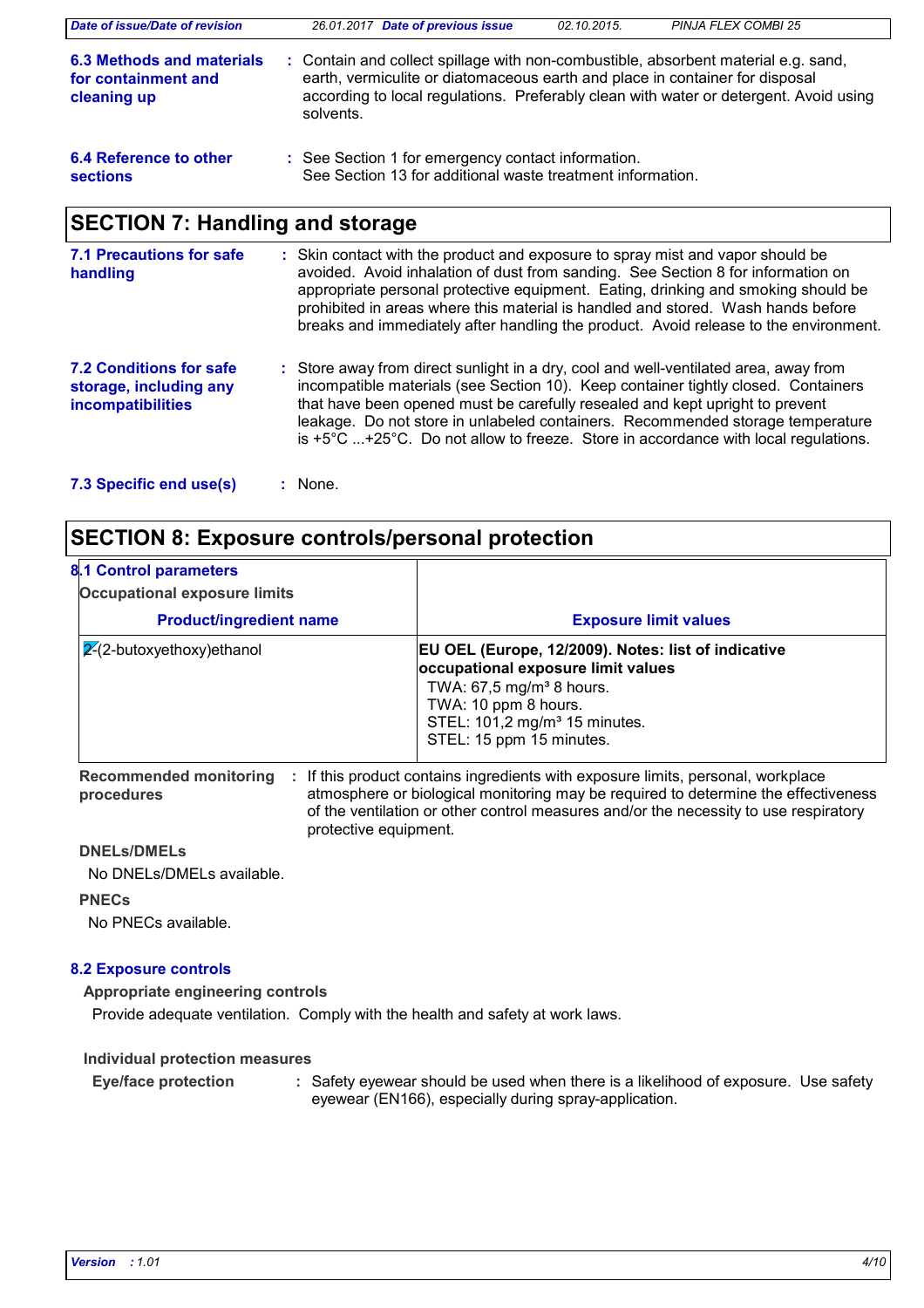| Date of issue/Date of revision            | 26.01.2017 Date of previous issue<br><b>PINJA FLEX COMBI 25</b><br>02.10.2015.                                                                                                                                                                                                                                                                                                             |
|-------------------------------------------|--------------------------------------------------------------------------------------------------------------------------------------------------------------------------------------------------------------------------------------------------------------------------------------------------------------------------------------------------------------------------------------------|
| <b>Hand protection</b>                    | : Wear protective gloves. Gloves should be replaced regularly and if there is any<br>sign of damage to the glove material. The instructions and information provided by<br>the glove manufacturer on use, storage, maintenance and replacement must be<br>followed.<br>Recommended glove material (EN374):<br>> 8 hours (breakthrough time): nitrile rubber<br>Not recommended: PVA gloves |
| <b>Skin protection</b>                    | : Wear appropriate personal protective clothing to prevent skin contact.                                                                                                                                                                                                                                                                                                                   |
| <b>Respiratory protection</b>             | : If ventilation during spray-application is inadequate, use respirators with<br>combination filter AP, gas/dust filter (EN405:2001). Wear a respirator with type P2<br>filter during sanding (EN149:2001). Be sure to use an approved/certified respirator<br>or equivalent. Check that mask fits tightly and change filter regularly.                                                    |
| <b>Environmental exposure</b><br>controls | : For information regarding environmental protection measures, please refer to<br>section 13 for waste handling, section 7 for handling and storage and section 1.2<br>for relevant identified uses of the substance or mixture and uses advised against.                                                                                                                                  |

# **SECTION 9: Physical and chemical properties**

| 9.1 Information on basic physical and chemical properties  |                                                          |
|------------------------------------------------------------|----------------------------------------------------------|
| Appearance                                                 |                                                          |
| <b>Physical state</b>                                      | : Liquid.                                                |
| Color                                                      | : Coloured                                               |
| Odor                                                       | $:$ Mild.                                                |
| <b>Odor threshold</b>                                      | : Not relevant for the hazard assessment of the product. |
| pH                                                         | : Not relevant for the hazard assessment of the product. |
| <b>Melting point/freezing point</b>                        | : Not available.                                         |
| Initial boiling point and<br>boiling range                 | : Not available.                                         |
| <b>Flash point</b>                                         | : >100 °C                                                |
| <b>Evaporation rate</b>                                    | : Not available.                                         |
| Flammability (solid, gas)                                  | : Not applicable. Product is a liquid.                   |
| <b>Upper/lower flammability or</b><br>explosive limits     | : Not available.                                         |
| Vapor pressure                                             | : Not available.                                         |
| Vapor density                                              | : Not available.                                         |
| <b>Density</b>                                             | : $1,2$ g/cm <sup>3</sup>                                |
| Solubility(ies)                                            | : Miscible in water.                                     |
| Partition coefficient: n-octanol/: Not available.<br>water |                                                          |
| <b>Auto-ignition temperature</b>                           | : Not available.                                         |
| <b>Decomposition temperature</b>                           | : Not relevant for the hazard assessment of the product. |
| <b>Viscosity</b>                                           | : Not relevant for the hazard assessment of the product. |
| <b>Explosive properties</b>                                | : No explosive ingredients present.                      |
| <b>Oxidizing properties</b>                                | No oxidizing ingredients present.                        |
|                                                            |                                                          |

## **9.2 Other information**

No additional information.

| <b>SECTION 10: Stability and reactivity</b> |                                                                                   |  |
|---------------------------------------------|-----------------------------------------------------------------------------------|--|
| <b>10.1 Reactivity</b>                      | $\therefore$ See Section 10.5.                                                    |  |
| <b>10.2 Chemical stability</b>              | : Stable under recommended storage and handling conditions (see Section 7).       |  |
| 10.3 Possibility of<br>hazardous reactions  | : Under normal conditions of storage and use, hazardous reactions will not occur. |  |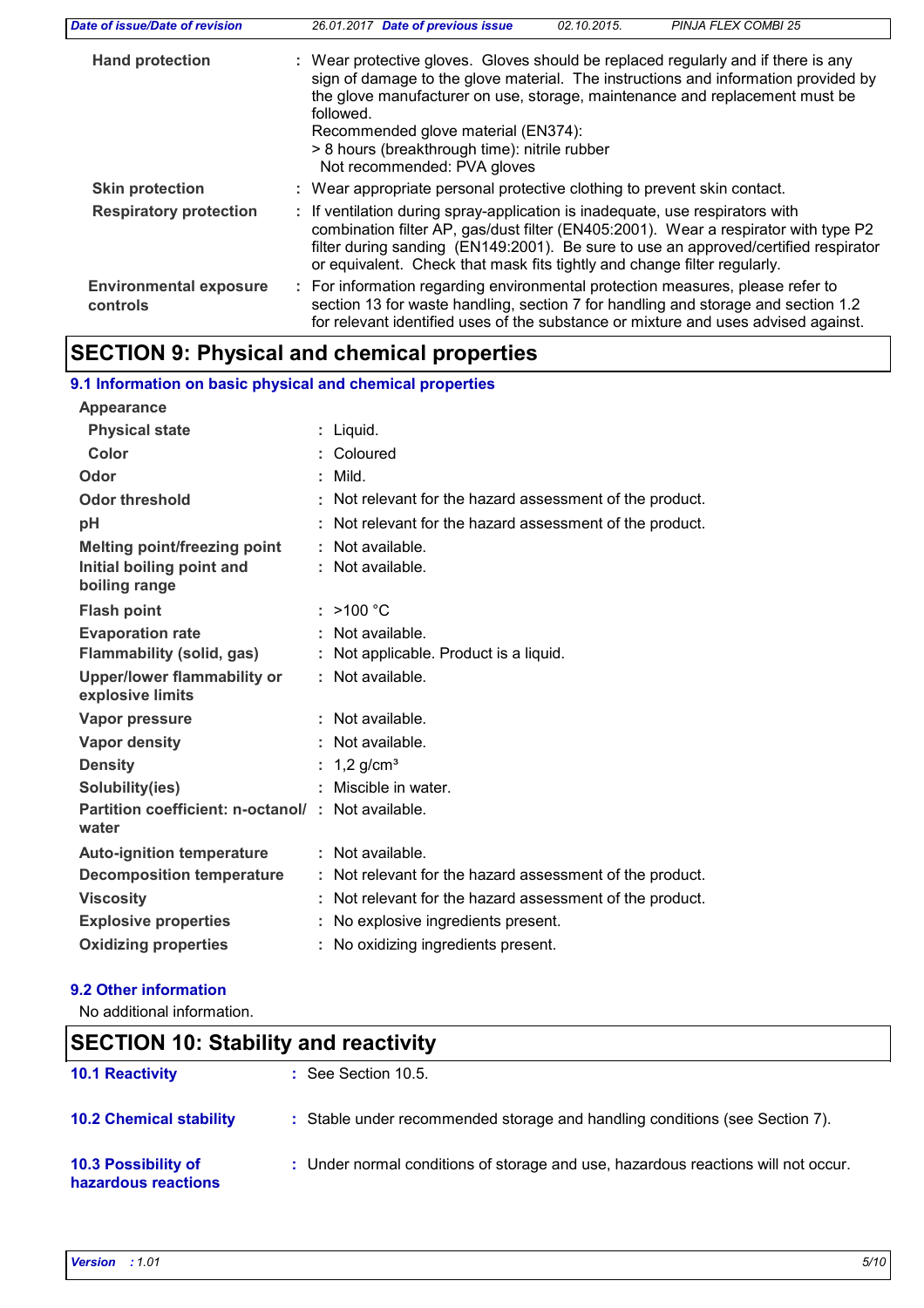| Date of issue/Date of revision                  | 26.01.2017 Date of previous issue                                                                                                                             | 02.10.2015. | <b>PINJA FLEX COMBI 25</b> |
|-------------------------------------------------|---------------------------------------------------------------------------------------------------------------------------------------------------------------|-------------|----------------------------|
| <b>10.4 Conditions to avoid</b>                 | : Avoid extreme heat and freezing.                                                                                                                            |             |                            |
| 10.5 Incompatible materials                     | Keep away from the following materials to prevent strong exothermic reactions:<br>oxidizing agents<br>strong acids<br>strong alkalis                          |             |                            |
| <b>10.6 Hazardous</b><br>decomposition products | : When exposed to high temperatures, hazardous decomposition products may be<br>produced, such as carbon monoxide and dioxide, smoke, oxides of nitrogen etc. |             |                            |

## **SECTION 11: Toxicological information**

#### **11.1 Information on toxicological effects**

There is no testdata available on the product itself.

The product is not classified as hazardous according to Regulation (EC) 1272/2008 as amended.

Long term exposure to spray mist may produce respiratory tract irritation. Prolonged or repeated contact can defat the skin and lead to irritation, cracking and/or dermatitis.

#### **Acute toxicity**

| <b>Product/ingredient name</b>                                                                                                                                                  | <b>Result</b> | <b>Species</b> | <b>Dose</b> | <b>Exposure</b> |
|---------------------------------------------------------------------------------------------------------------------------------------------------------------------------------|---------------|----------------|-------------|-----------------|
| 3-iodo-2-propynyl<br>butylcarbamate (IPBC)                                                                                                                                      | LD50 Oral     | Rat            | 1470 mg/kg  |                 |
| 2-octyl-2H-isothiazol-3-one<br>(OIT)                                                                                                                                            | LD50 Dermal   | Rabbit         | 690 mg/kg   |                 |
|                                                                                                                                                                                 | LD50 Oral     | Rat            | 550 mg/kg   |                 |
| 1,2-benzisothiazol-3(2H)-<br>one (BIT)                                                                                                                                          | LD50 Oral     | Rat            | 1020 mg/kg  |                 |
| reaction mass of: 5-chloro-<br>2-methyl-4-isothiazolin-<br>3-one [EC no. 247-500-7]<br>and 2-methyl-2H-isothiazol-<br>3-one [EC no. 220-239-6] (3:<br>1) $(C(M)$ IT/MIT $(3:1)$ | LD50 Oral     | Rat            | 53 mg/kg    |                 |

Not classified.

**Irritation/Corrosion**

Not classified.

**Sensitization**

The product is not classified as sensitizing by skin contact, but it contains following preservatives or other biocides which may produce an allergic reaction:

**Carcinogenicity Mutagenicity Teratogenicity Reproductive toxicity Specific target organ toxicity (single exposure) Specific target organ toxicity (repeated exposure)** Not classified. Not classified. Not classified. Not classified. 1,2-benzisothiazol-3(2H)-one (BIT) mixture of: 5-chloro-2-methyl-4-isothiazolin-3-one [EC no. 247-500-7] and 2-methyl-2H -isothiazol-3-one [EC no. 220-239-6] (3:1) 2-octyl-2H-isothiazol-3-one (OIT) 2-methyl-2H-isothiazol-3-one 3-iodo-2-propynyl butylcarbamate (IPBC) Not classified.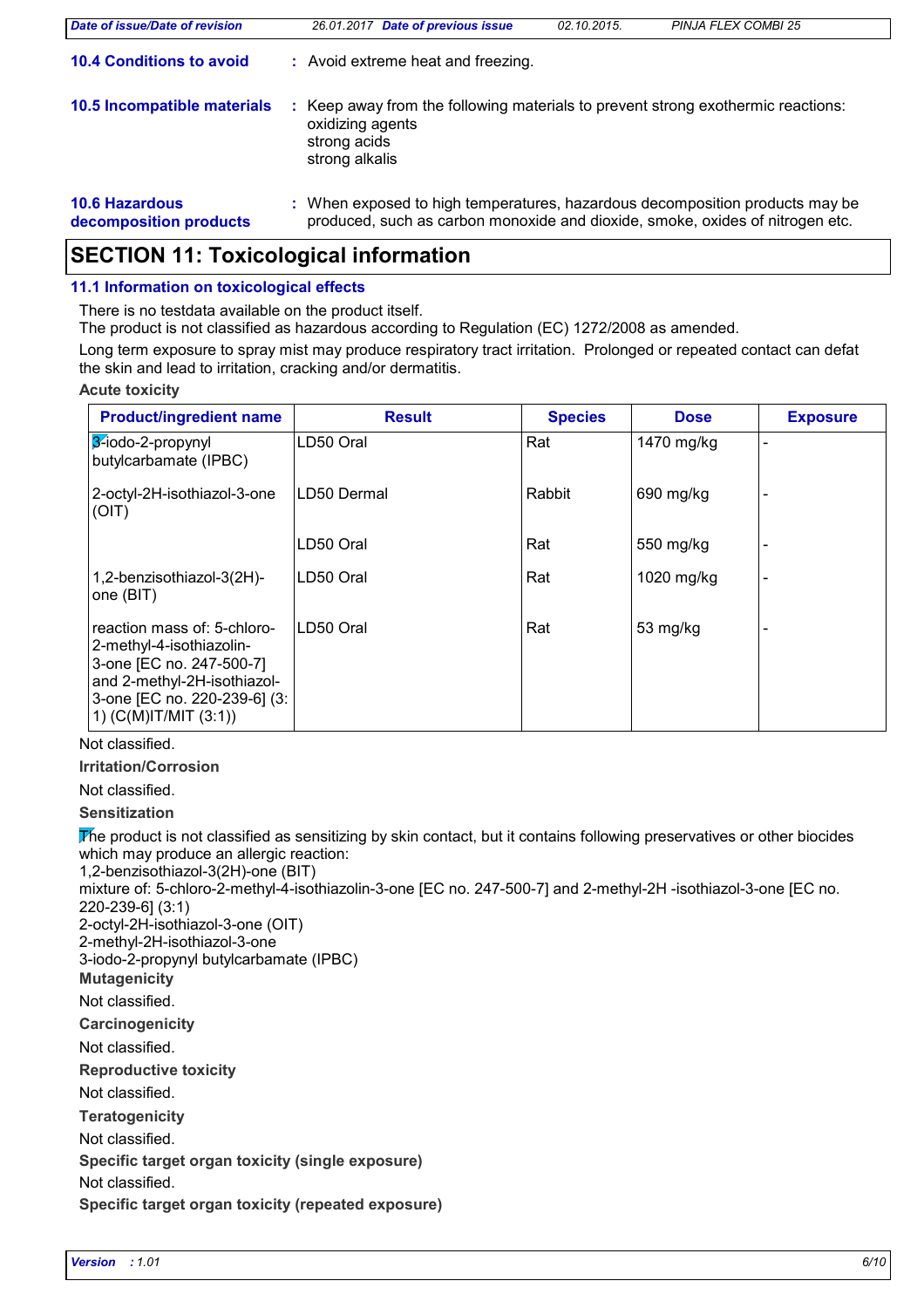*Date of issue/Date of revision 26.01.2017 Date of previous issue 02.10.2015. PINJA FLEX COMBI 25*

Not classified.

**Aspiration hazard** Not classified.

# **SECTION 12: Ecological information**

Ecological testing has not been conducted on this product. Do not allow to enter drains, water courses or soil.

The product is classified as environmetally hazardous according to Regulation (EC) 1272/2008. Harmful to aquatic life with long lasting effects.

#### **12.1 Toxicity**

| <b>Product/ingredient name</b>                                                                                                                                              | <b>Result</b>            | <b>Species</b>                             | <b>Exposure</b> |
|-----------------------------------------------------------------------------------------------------------------------------------------------------------------------------|--------------------------|--------------------------------------------|-----------------|
| 3-iodo-2-propynyl<br>butylcarbamate (IPBC)                                                                                                                                  | EC50 0,053 mg/l<br>Algae |                                            | 72 hours        |
|                                                                                                                                                                             | EC50 0,16 mg/l           | Daphnia                                    | 48 hours        |
|                                                                                                                                                                             | LC50 0,067 mg/l          | Fish                                       | 96 hours        |
|                                                                                                                                                                             | NOEC 0,05 mg/l           | Daphnia - Daphnia magna                    | 21 days         |
| 2-octyl-2H-isothiazol-3-one<br>(OIT)                                                                                                                                        | EC50 0,32 mg/l           | Daphnia - Daphnia magna                    | 48 hours        |
|                                                                                                                                                                             | LC50 0,047 mg/l          | Fish - Oncorhynchus mykiss                 | 96 hours        |
| 1,2-benzisothiazol-3(2H)-<br>one (BIT)                                                                                                                                      | Acute EC50 0,36 mg/l     | Algae - Skeletonema costatum               | 72 hours        |
|                                                                                                                                                                             | Acute LC50 0,74 mg/l     | Fish                                       | 96 hours        |
| reaction mass of: 5-chloro-<br>2-methyl-4-isothiazolin-<br>3-one [EC no. 247-500-7]<br>and 2-methyl-2H-isothiazol-<br>3-one [EC no. 220-239-6] (3:<br>1) (C(M)IT/MIT (3:1)) | Acute EC50 0,379 mg/l    | Algae - Pseudokirchneriella<br>subcapitata | 72 hours        |
|                                                                                                                                                                             | Acute EC50 0,16 mg/l     | Daphnia - Daphnia magna                    | 48 hours        |
|                                                                                                                                                                             | Acute LC50 0,19 mg/l     | Fish - Oncorhynchus mykiss                 | 96 hours        |
|                                                                                                                                                                             | Chronic NOEC 0,0012 mg/l | Algae - Pseudokirchneriella<br>subcapitata | 72 hours        |
|                                                                                                                                                                             | Chronic NOEC 0,004 mg/l  | Daphnia - Daphnia magna                    | 21 days         |

#### **12.2 Persistence and degradability**

| <b>Product/ingredient name</b>                                                                                                                                                | <b>Aquatic half-life</b> | <b>Photolysis</b> | <b>Biodegradability</b> |
|-------------------------------------------------------------------------------------------------------------------------------------------------------------------------------|--------------------------|-------------------|-------------------------|
| reaction mass of: 5-chloro-<br>2-methyl-4-isothiazolin-<br>3-one [EC no. 247-500-7]<br>and 2-methyl-2H-isothiazol-<br>3-one [EC no. 220-239-6] (3:<br>1) $(C(M)IT/MIT (3:1))$ | -                        |                   | Readily                 |

#### **12.3 Bioaccumulative potential**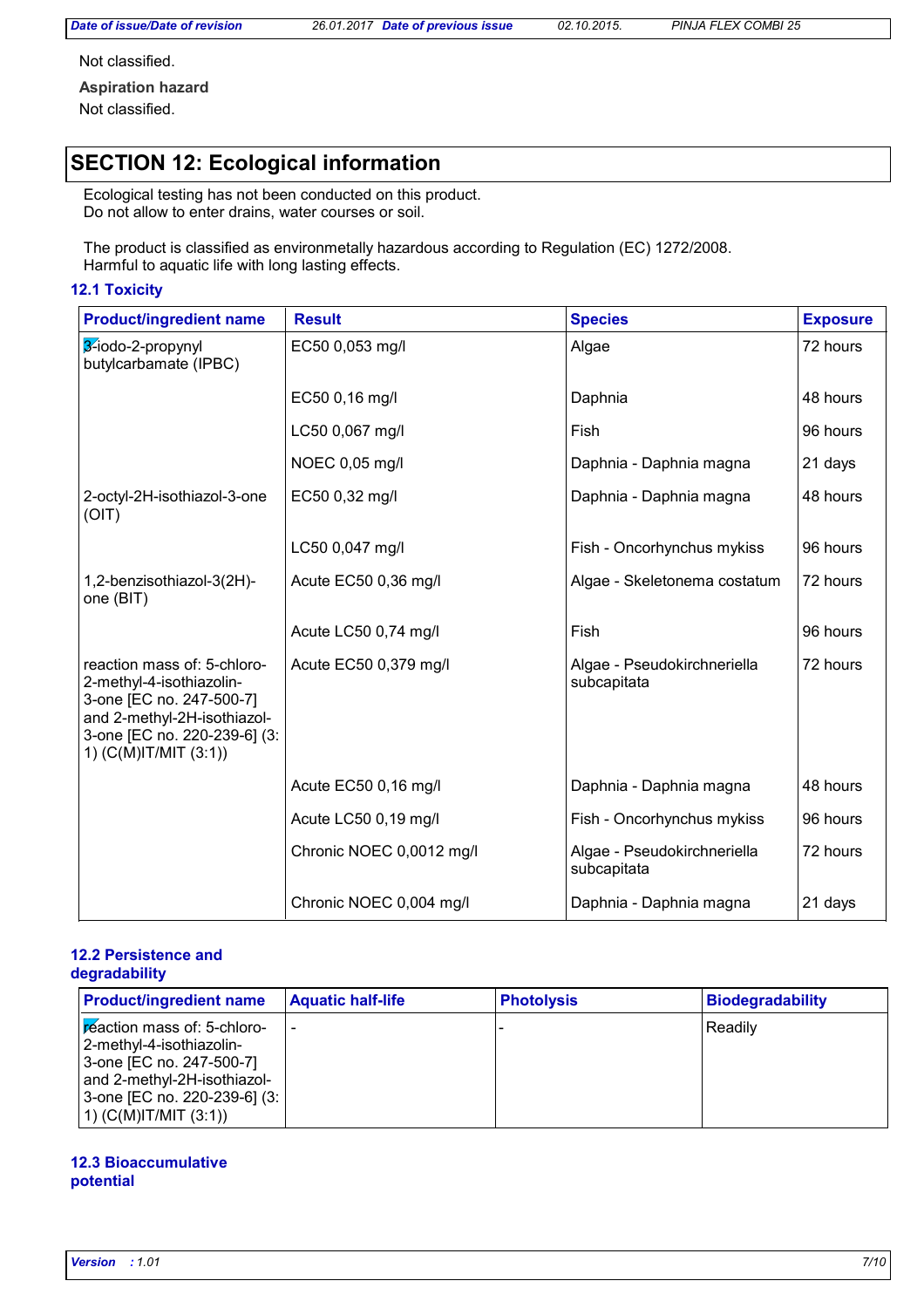| <b>Product/ingredient name</b>           | $LogP_{ow}$ | <b>Bioconcentration factor</b><br>[BCF] | <b>Potential</b> |
|------------------------------------------|-------------|-----------------------------------------|------------------|
| $ 2$ -octyl-2H-isothiazol-3-one<br>(OIT) | 2.45        |                                         | llow             |
| 2-(2-butoxyethoxy) ethanol               |             |                                         | <b>I</b> low     |

| <b>12.4 Mobility in soil</b> |  |  |  |
|------------------------------|--|--|--|
|                              |  |  |  |

| Soil/water partition           | : Not available. |
|--------------------------------|------------------|
| coefficient (K <sub>oc</sub> ) |                  |
| <b>Mobility</b>                | : Not available. |

| 12.5 Results of PBT and vPvB assessment |                   |  |
|-----------------------------------------|-------------------|--|
| <b>PBT</b>                              | : Not applicable. |  |
| <b>vPvB</b>                             | : Not applicable. |  |

| <b>12.6 Other adverse effects</b> | Not available. |
|-----------------------------------|----------------|
|-----------------------------------|----------------|

### **SECTION 13: Disposal considerations**

#### **13.1 Waste treatment methods**

#### **Product**

**Methods of disposal :**

Gather residues into waste containers. Liquid residue and cleaning liquids are hazardous waste and must not be emptied into drains or sewage system, but handled in accordance with national regulations. Product residues should be left at special companies which have permission for gathering this kind of wastes.

**European waste catalogue (EWC)**

| Waste code          | <b>Waste designation</b>                                                                                                                                                                                     |
|---------------------|--------------------------------------------------------------------------------------------------------------------------------------------------------------------------------------------------------------|
| 08 01 11*           | waste paint and varnish containing organic solvents or other hazardous substances                                                                                                                            |
|                     | If this product is mixed with other wastes, the original waste product code may no longer apply and the appropriate<br>code should be assigned. For further information, contact your local waste authority. |
| Packaging           |                                                                                                                                                                                                              |
| Mathada of dianonal | Empty poolsoging abould be required or disposed of in accordance with potional                                                                                                                               |

- **Methods of disposal :** Empty packaging should be recycled or disposed of in accordance with national regulations.
- **Special precautions :**
- : No additional information.

## **SECTION 14: Transport information**

This product is not regulated for carriage according to ADR/RID, IMDG, IATA.

|                                                | <b>ADR/RID</b> | <b>IMDG</b>                  | <b>IATA</b>    |
|------------------------------------------------|----------------|------------------------------|----------------|
| 14.1 UN number                                 | Not regulated. | Not regulated.               | Not regulated. |
| 14.2 UN proper<br>shipping name                |                | $\qquad \qquad \blacksquare$ |                |
| <b>14.3 Transport</b><br>hazard class(es)      |                | -                            |                |
| 14.4 Packing<br>group                          |                | -                            |                |
| 14.5<br><b>Environmental</b><br><b>hazards</b> | No.            | No.                          | No.            |
|                                                |                |                              |                |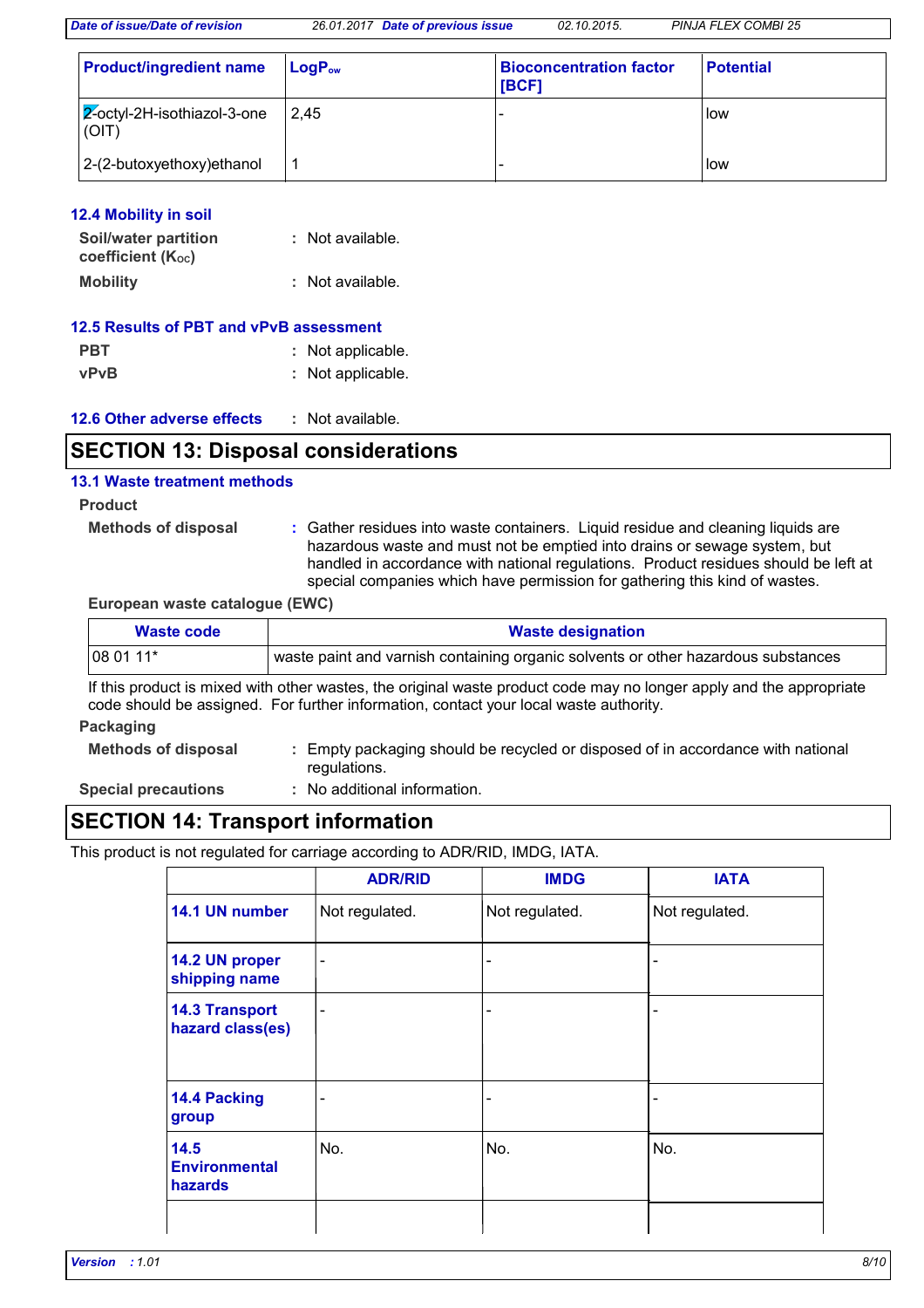| <b>Date of issue/Date of revision</b>                                                       | 26.01.2017 Date of previous issue                                                                                                                                                                                                                                                                                                                                                                                                                                                                                                                                                                                                                                         | 02.10.2015.                                                                                                      | <b>PINJA FLEX COMBI 25</b>                                                                                                                                                                                                                                                                                                                         |  |
|---------------------------------------------------------------------------------------------|---------------------------------------------------------------------------------------------------------------------------------------------------------------------------------------------------------------------------------------------------------------------------------------------------------------------------------------------------------------------------------------------------------------------------------------------------------------------------------------------------------------------------------------------------------------------------------------------------------------------------------------------------------------------------|------------------------------------------------------------------------------------------------------------------|----------------------------------------------------------------------------------------------------------------------------------------------------------------------------------------------------------------------------------------------------------------------------------------------------------------------------------------------------|--|
| <b>Additional</b><br>information                                                            |                                                                                                                                                                                                                                                                                                                                                                                                                                                                                                                                                                                                                                                                           |                                                                                                                  |                                                                                                                                                                                                                                                                                                                                                    |  |
| <b>14.6 Special precautions for</b><br>user                                                 | the event of an accident or spillage.                                                                                                                                                                                                                                                                                                                                                                                                                                                                                                                                                                                                                                     |                                                                                                                  | : Transport within user's premises: always transport in closed containers that are<br>upright and secure. Ensure that persons transporting the product know what to do in                                                                                                                                                                          |  |
| <b>14.7 Transport in bulk</b><br>according to Annex II of<br><b>MARPOL and the IBC Code</b> | : Not available.                                                                                                                                                                                                                                                                                                                                                                                                                                                                                                                                                                                                                                                          |                                                                                                                  |                                                                                                                                                                                                                                                                                                                                                    |  |
| <b>SECTION 15: Regulatory information</b>                                                   |                                                                                                                                                                                                                                                                                                                                                                                                                                                                                                                                                                                                                                                                           |                                                                                                                  |                                                                                                                                                                                                                                                                                                                                                    |  |
| EU Regulation (EC) No. 1907/2006 (REACH)<br><b>Other EU regulations</b>                     | 15.1 Safety, health and environmental regulations/legislation specific for the substance or mixture                                                                                                                                                                                                                                                                                                                                                                                                                                                                                                                                                                       |                                                                                                                  |                                                                                                                                                                                                                                                                                                                                                    |  |
| <b>Europe inventory</b>                                                                     | : Not determined.                                                                                                                                                                                                                                                                                                                                                                                                                                                                                                                                                                                                                                                         |                                                                                                                  |                                                                                                                                                                                                                                                                                                                                                    |  |
| <b>VOC Directive</b>                                                                        | : This product is in scope of Directive 2004/42/CE.                                                                                                                                                                                                                                                                                                                                                                                                                                                                                                                                                                                                                       |                                                                                                                  |                                                                                                                                                                                                                                                                                                                                                    |  |
| <b>15.2 Chemical Safety</b><br><b>Assessment</b>                                            | required.                                                                                                                                                                                                                                                                                                                                                                                                                                                                                                                                                                                                                                                                 |                                                                                                                  | : This product contains substances for which Chemical Safety Assessments are still                                                                                                                                                                                                                                                                 |  |
| <b>SECTION 16: Other information</b>                                                        |                                                                                                                                                                                                                                                                                                                                                                                                                                                                                                                                                                                                                                                                           |                                                                                                                  |                                                                                                                                                                                                                                                                                                                                                    |  |
|                                                                                             | $\nabla$ Indicates information that has changed from previously issued version.                                                                                                                                                                                                                                                                                                                                                                                                                                                                                                                                                                                           |                                                                                                                  |                                                                                                                                                                                                                                                                                                                                                    |  |
| acronyms                                                                                    | CLP = Classification, Labelling and Packaging Regulation [Regulation (EC) No.<br>1272/2008]<br><b>DMEL = Derived Minimal Effect Level</b><br>DNEL = Derived No Effect Level<br>EUH statement = CLP-specific Hazard statement<br>PBT = Persistent, Bioaccumulative and Toxic<br><b>PNEC = Predicted No Effect Concentration</b><br><b>RRN = REACH Registration Number</b><br>vPvB = Very Persistent and Very Bioaccumulative                                                                                                                                                                                                                                               |                                                                                                                  |                                                                                                                                                                                                                                                                                                                                                    |  |
|                                                                                             | Procedure used to derive the classification according to Regulation (EC) No. 1272/2008 [CLP/GHS]<br><b>Classification</b>                                                                                                                                                                                                                                                                                                                                                                                                                                                                                                                                                 |                                                                                                                  | <b>Justification</b>                                                                                                                                                                                                                                                                                                                               |  |
| Aquatic Chronic 3, H412                                                                     |                                                                                                                                                                                                                                                                                                                                                                                                                                                                                                                                                                                                                                                                           | Calculation method                                                                                               |                                                                                                                                                                                                                                                                                                                                                    |  |
| <b>Full text of abbreviated H</b><br><b>statements</b>                                      | : $1/301$<br>Toxic if swallowed.<br>H302<br>Harmful if swallowed.<br>H311<br>Toxic in contact with skin.<br>H314<br>Causes severe skin burns and eye damage.<br>H315<br>Causes skin irritation.<br>H317<br>May cause an allergic skin reaction.<br>H318<br>Causes serious eye damage.<br>H319<br>Causes serious eye irritation.<br>H331<br>Toxic if inhaled.<br>H372<br>Causes damage to organs through prolonged or repeated exposure.<br>H400<br>Very toxic to aquatic life.<br>H410<br>Very toxic to aquatic life with long lasting effects.<br>Toxic to aquatic life with long lasting effects.<br>H411<br>Harmful to aquatic life with long lasting effects.<br>H412 |                                                                                                                  |                                                                                                                                                                                                                                                                                                                                                    |  |
| <b>Full text of classifications</b><br>[CLP/GHS]                                            | Kcute Tox. 3, H301<br>Acute Tox. 3, H311<br>Acute Tox. 3, H331<br>Acute Tox. 4, H302<br>Aquatic Acute 1, H400<br>Eye Dam. 1, H318                                                                                                                                                                                                                                                                                                                                                                                                                                                                                                                                         | ACUTE TOXICITY (oral) - Category 3<br>ACUTE TOXICITY (dermal) - Category 3<br>ACUTE TOXICITY (oral) - Category 4 | <b>ACUTE TOXICITY (inhalation) - Category 3</b><br>AQUATIC HAZARD (ACUTE) - Category 1<br>Aquatic Chronic 1, H410 AQUATIC HAZARD (LONG-TERM) - Category 1<br>Aquatic Chronic 2, H411 AQUATIC HAZARD (LONG-TERM) - Category 2<br>Aquatic Chronic 3, H412 AQUATIC HAZARD (LONG-TERM) - Category 3<br>SERIOUS EYE DAMAGE/ EYE IRRITATION - Category 1 |  |